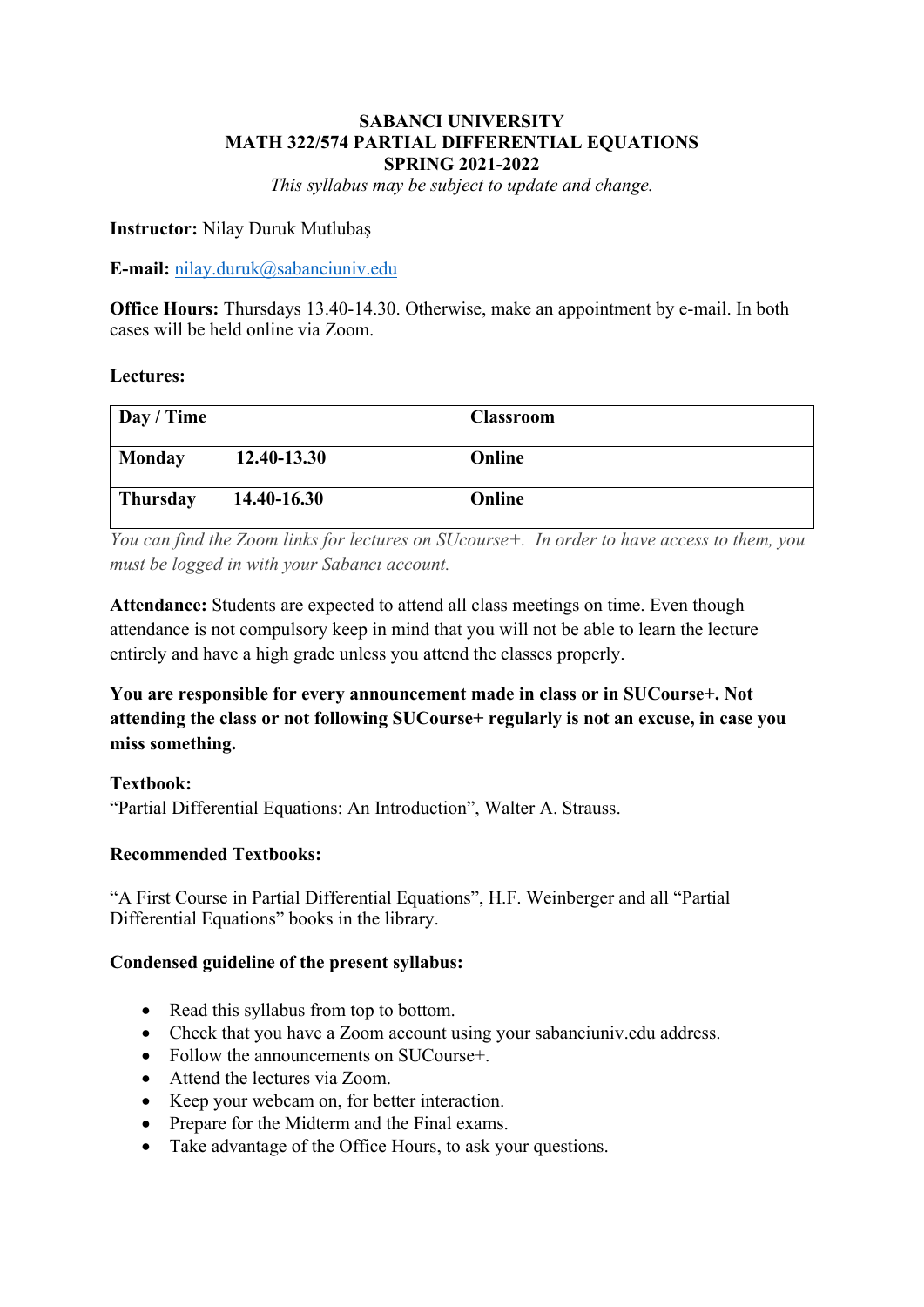**Course Objective:** Students who completed this course are expected to learn basic partial differential equations and obtain a "feel" that will help to understand more complex problems.

## **Course Content**

Classification, the concept of a well-posed problem. Initial and boundary value problems. Fourier series. The heat equation, the wave equation and the Laplace equation.

## **Course Description:**

This course covers the following subjects which can be found in chapters 1, 2, 3, 4, 5, 6 of the textbook:

- i. Introduction to partial differential equations;
- ii. Waves and diffusions;
- iii. Reflections and sources;
- iv. Boundary problems;
- v. Fourier series;
- vi. Harmonic functions.

# **Learning Outcomes**

- i. Understand the basic types of problems PDE deals with.
- ii. Differentiate types of PDE's (hyperbolic, parabolic, etc).
- iii. Solve the basic equations.
- iv. Apply basic techniques of PDE to similar problems.
- v. Use and understand the usage of Fourier series.
- vi. Understand (have a feel of) text dealing with more complicated equations.

## **Exams:**

- There will be **one** midterm exam and **one** final exam. Exam subjects will be announced for each during the class hours before the exam. These are tests performed in person on campus.
- During the exams, the use of books, notes, electronic devices (including cell phones, smart watches, calculators, computers etc.), or any other kind of supporting learning material is NOT allowed. A student violating this rule will receive 0 points for that exam.
- However weeks of the midterm exams are announced in the tentative schedule, it may change according to special situations. The university will later announce the final exam date. The final may be given on any day between 11/06/2022 and 23/06/2022. Student Resources will determine the dates and times for all final exams, and instructors cannot change it. So, do not plan to leave Istanbul before 23/06/2022.
- Unless you have a serious excuse, such as health problem, it is not allowed to make up any exam. In such a case, you must contact the instructor Nilay Duruk Mutlubaş **as soon as possible** and explain your situation. If it is a health problem you need to bring a medical report, that must be given or checked by SU Health Center within 3 days of the date of the report. Make-up for the midterm or the final will be at the end of the semester (after the finals period). Only students that had contacted the instructor with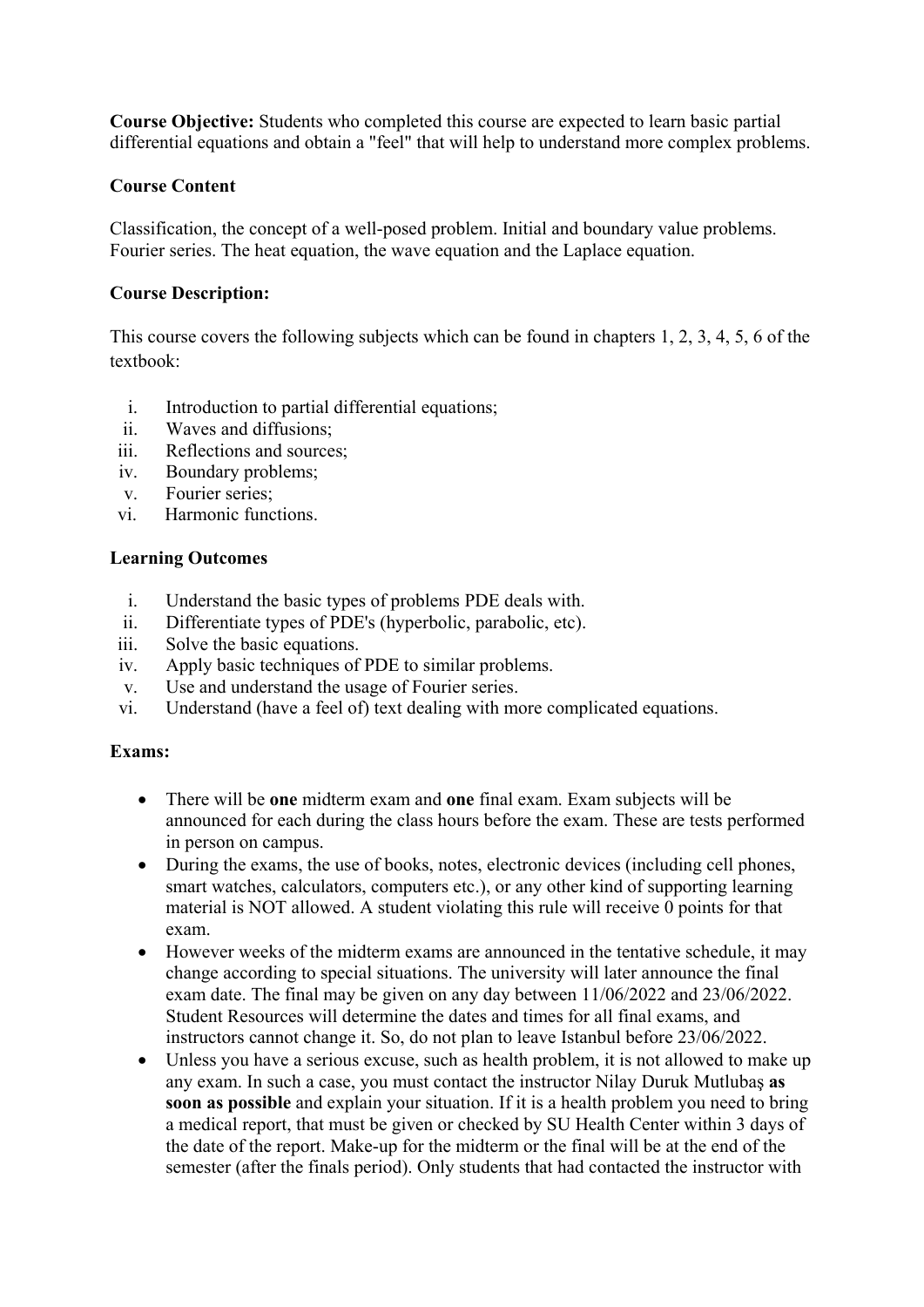a valid excuse will be informed about the time and format. The make-up exam will contain all topics and counted for only one of the missed exams. If a student miss both (Final and Midterm) exams even with a valid excuse, then (s)he will be allowed to take make-up for Final exam only and receive 0 (zero) point for Midterm exam.

## **Grading:**

- Midterm Exam : %30
- Final Exam: %30
- Homeworks: %40

#### **NA Policy:**

Students missing both the midterm and the final exams, without a valid excuse, will receive NA if they also miss the make-up. In general, if you will have serious issues preventing you from regularly following the course, you are required to contact Nilay Duruk Mutlubaş. Please see also Class Discipline below.

#### **Academic Integrity:**

All university policies on academic integrity apply to our course, and they will be enforced. (more information on http://www.sabanciuniv.edu/en/academic-integrity-statement). In general, to ensure Academic Integrity, any student might be asked to validate any activity contributing to their grade in an interview via Zoom (recorded, with audio and video). A student failing to explain the submitted work, or refusing/missing the interview, will receive zero from that work. In particular, no form of cheating is welcome in the exams such as copying whole or part of each other's answers, using cheat-sheets etc. The action against such violations could range from getting a zero on the particular assignment to explaining the case in front of the Disciplinary Committee.

## **Class Discipline:**

It is our responsibility to provide students with excellent teaching and learning environments. We are therefore asking you to respect both our responsibility to teach and the right of other students to learn. Any action that disturbs your classmates or disrupts the online activities is unacceptable. Repeated violations of the above rules may cause a student to be counted as absent for a lecture. Attention must be taken regarding COVID-19 spread prevention. Students attending exams in classes must comply with the rules listed at https://mysu.sabanciuniv.edu/en/covid-19-rules, especially those regarding "OPEN AND CLOSED AREAS". The maximum capacity of the classrooms will always be respected and students are required to correctly wear a mask and sit only in the designated seats at all time.

#### **Registration Overrides**

Time conflict requests will be accepted if you do not exceed one hour. However, any and all negative outcomes that may result are solely the student's responsibility.

## **GOOD LUCK**